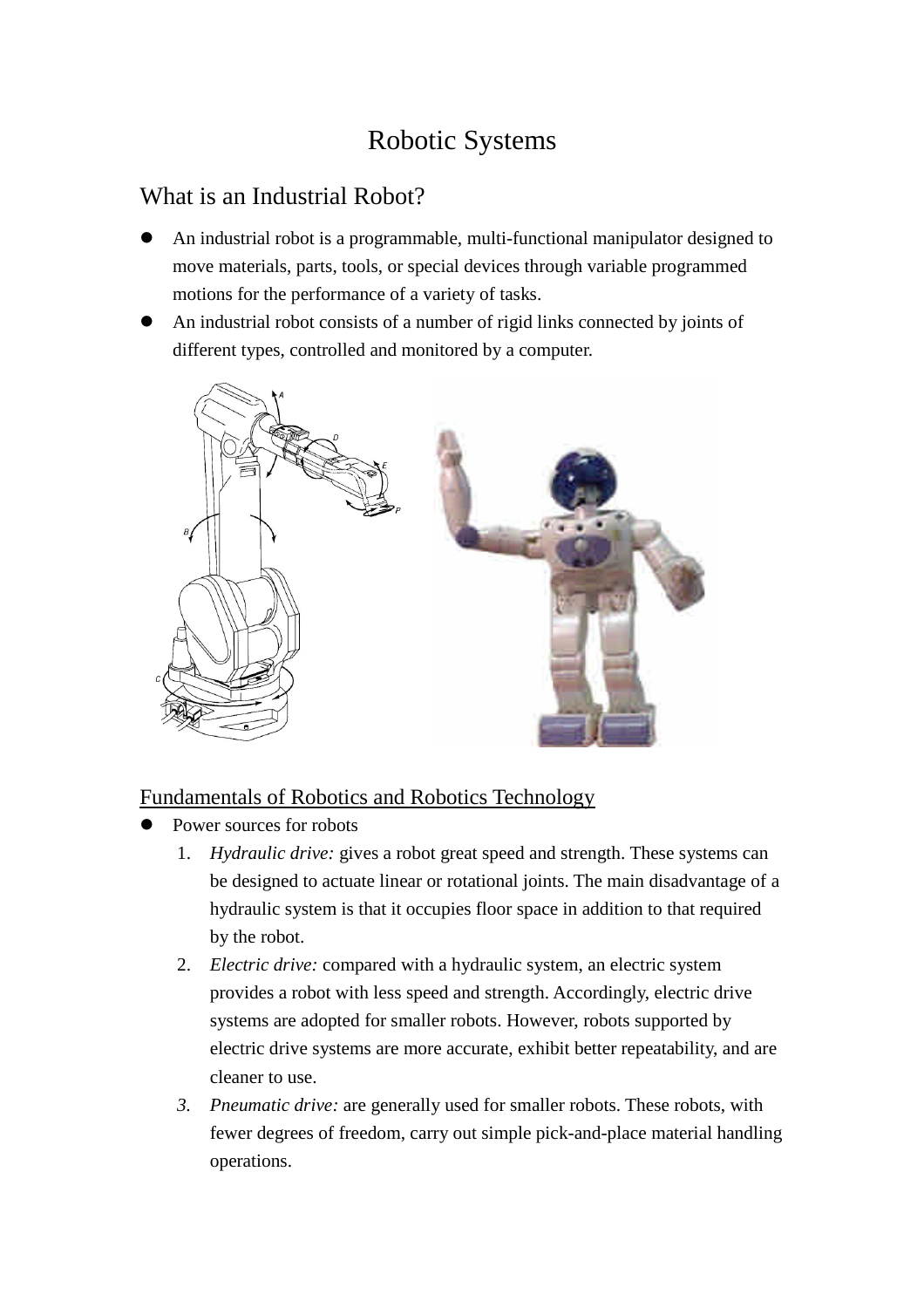- Robotic sensors
	- 1. *Position sensors:* are used to monitor the position of joints. Information about the position is fed back to the control systems that are used to determine the accuracy of joint movements.
	- 2. *Range sensors:* measure distances from the reference point to other points of importance. Range sensing is accomplished by means of television cameras or sonar transmitters and receivers.
	- 3. *Velocity sensors:* are used to estimate the speed with which a manipulator is moved. The velocity is an important part of dynamic performance of the manipulator. Variations in acceleration during the movements between points give rise to the dynamic nature of the manipulator. Inertial forces due to changes in acceleration, damping forces due to changes in velocity, and spring forces due to elongation in the links caused by gravity and the weights carried should be monitored and controlled to fine-tune the dynamic performance of the manipulator.
	- 4. *Proximity sensor:* are used to sense and indicate the presence of an object within a specified distance or space without any physical contact.
- The hand of a robot: End-effector mounted on the wrist enables the robot to perform specified tasks. Various types of end-effectors are designed for the same robot to make it more flexible and versatile.
	- 1. *Grippers:* are generally used to grasp and hold an object and place it at a desired location. Grippers can be classified as mechanical grippers, vacuum or suction cups, magnetic grippers, adhesive grippers, hooks, scoops, and so forth.
	- 2. *Tools:* a robot is required to manipulate a tool to perform an operation on a workpart. Here the tool acts as end-effector. Spot-welding tools, arc-welding tools, spray-painting nozzles, and rotating spindles for drilling and grinding are typical examples of tools used as end-effectors.
- Robot movement and precision: speed of response and stability are two important characteristics of robot movement. Speed defines how quickly the robot arm moves from one point to another. Stability refers to robot motion with the least amount of oscillation. Speed and stability are often conflicting. The precision of robot movement is define by three basic feature:
	- 1. Spatial resolution: The spatial resolution of a robot is the smallest increment of movement into which the robot can divide its work volume. It depends on the system's control resolution and the robot's mechanical inaccuracies. For a particular axis, the number of separate increments is given by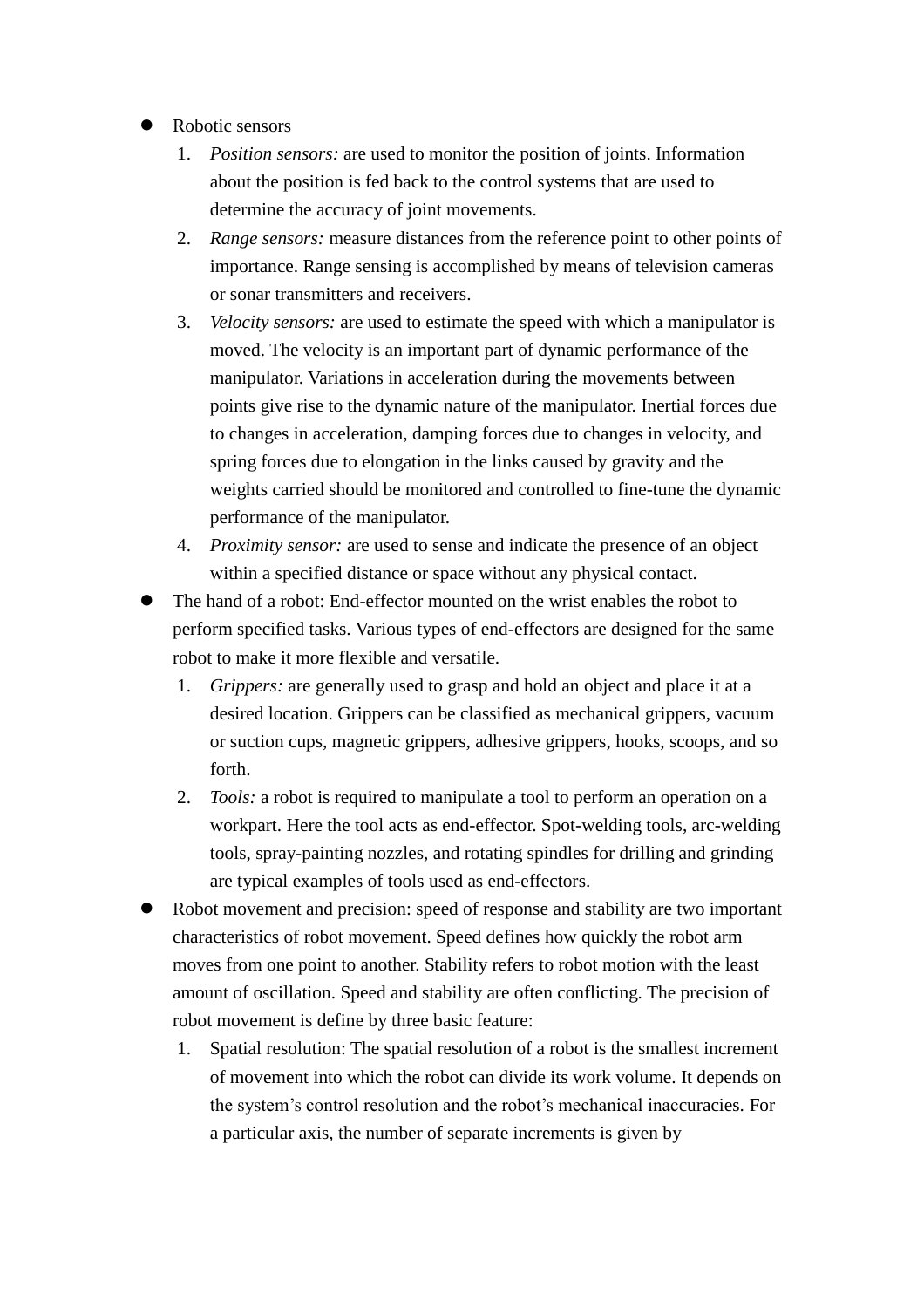## Number of increments  $= 2^n$

where n is the number of bits in the control memory

- 2. Accuracy
- 3. Repeatability



 $FIGURE$  (a) Accuracy and repeatability; (b), high accuracy and high repeatability;  $(c)$  high accuracy and low repeatability;  $(d)$  low accuracy and high repeatability;  $(e)$  low accuracy and low repeatability.

## The Robotic Joints

- A robot joint is a mechanism that permits relative movement between parts of a robot arm. The basic movements required for the desired motion of most industrial robots are:
	- Rotational movement: this enables the robot to place its arm in any direction on a horizontal plane.
	- Radial movement: this enables the robot to move its end-effector radically to reach distant points.
	- Vertical movement: this enables the robot to take its end-effector to different heights.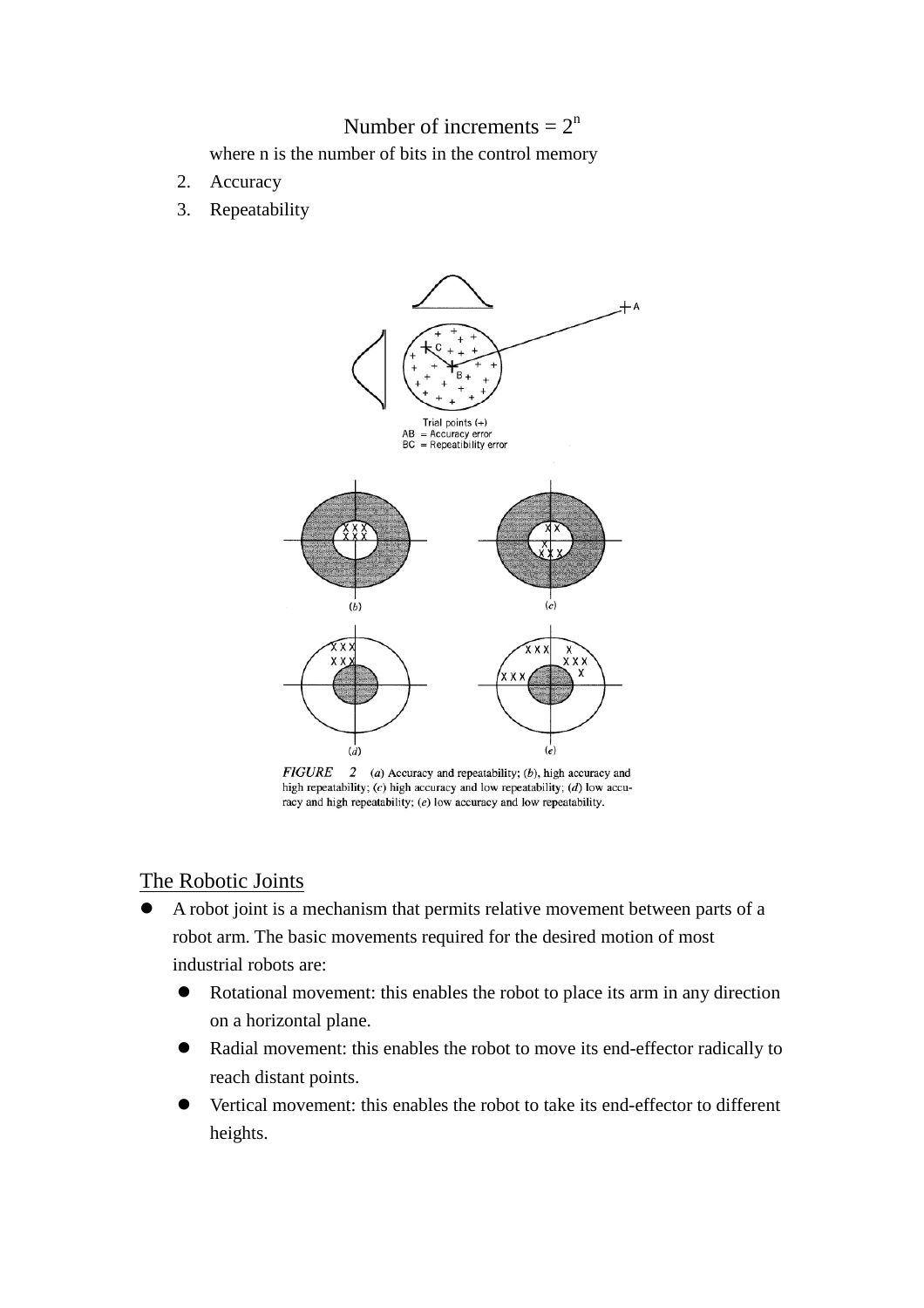

**FIGURE** Types of joints: (a) linear joint; (b) rotational joint; (c) twisting joint; (d) re- $\boldsymbol{\beta}$ volving joint.

## **The Joint Notation**

#### **EXAMPLE**  $\overline{c}$

Designate the robot configurations shown in Figure 4, using the joint notation scheme.

### **Solution**

- This configuration has two linear joints. Hence, it is designated LL.  $(a)$
- This configuration has three rotational joints. Hence, it is designated RRR.  $(b)$
- $(c)$ This configuration has one twisting joint and one linear joint. This is indicated by TL.



*FIGURE* 4 Robot configurations for Example .2: (a) LL robot; (b) RRR robot;  $(c)$  TL robot.

#### **EXAMPLE** 3

For the following joint notation, give sketches to illustrate the robot arm configuration.

(a) LRL, (b) RRL, (c) TRL and, (d) LVL.

### Solution

Figure 5 shows schematic diagrams of the given robot configurations.

This notation scheme can be expanded to include wrist motions. In that case, the notation begins with the joint closest to the arm and proceeds up to the joint with the end-effector. For example, a two-axis wrist can be denoted as RT, which means that the wrist joints are rotational and twisting, respectively. The complete designation for a robot with arm and wrist configurations similar to those discussed here is TRR:RT.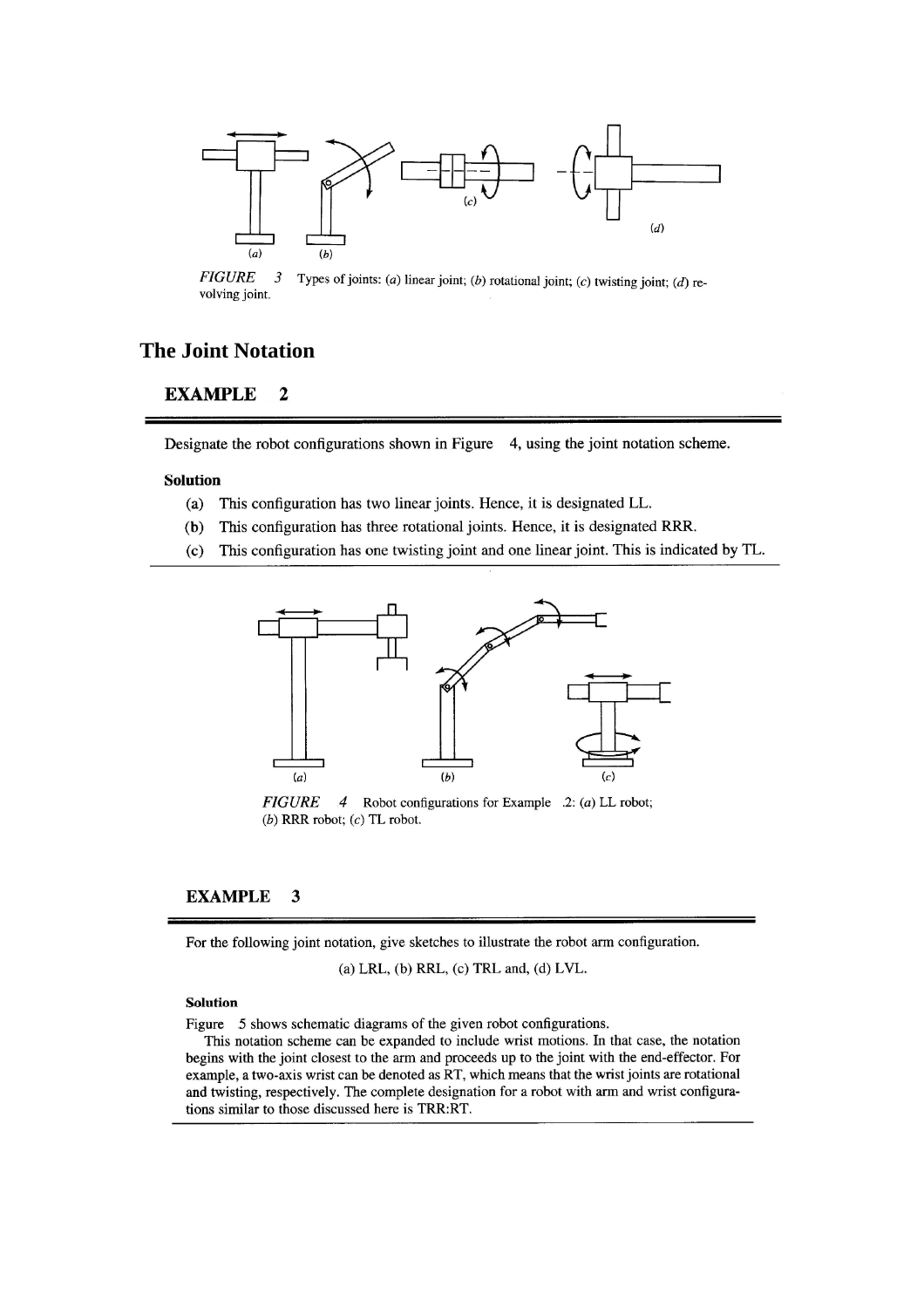

**FIGURE** 5 Robot configurations for Example 3: (a) LRL robot; (b) RRL robot;  $(c)$  TRL robot;  $(d)$  LVL robot.

## Robot Classification and Robot Reach

- Classification based on Physical configurations, four basic configurations are identified with most of the commercially available industrial robots.
	- 1. *Cartesian configuration:* consist of links connected by linear joints (L). (a) is designated as LLL, they are also called rectilinear robots. Another robot that is similar to this configuration is a gantry robot.
	- 2. *Cylindrical configuration:* robots have one rotate (R) joint at the base and linear (L) joints succeed to connect to the links. (b) in this configuration can be designed as TLL.
	- 3. *Polar configuration:* have a work space of spherical shape. Generally, the arm is connected to the base with a twisting  $(T)$  joint and rotate  $(R)$  and/or linear (L) joints follow. (c )for this configuration can be TRL or TRR. TRR (also called articulated robot) robot more closely resembles the human arm.
	- 4. *Jointed-arm configuration:* is combination of cylindrical and articulated configurations. The arm of robot is connected to the base with a twisting joint. (d) Rotate joints connect the links in the arm. The most popular robot, which is very close to this configuration, is SCARA (selective compliance assembly robot arm). In the SCARA robot rotations take place in horizontal planes, thus reducing the possibility of large deformations in the links.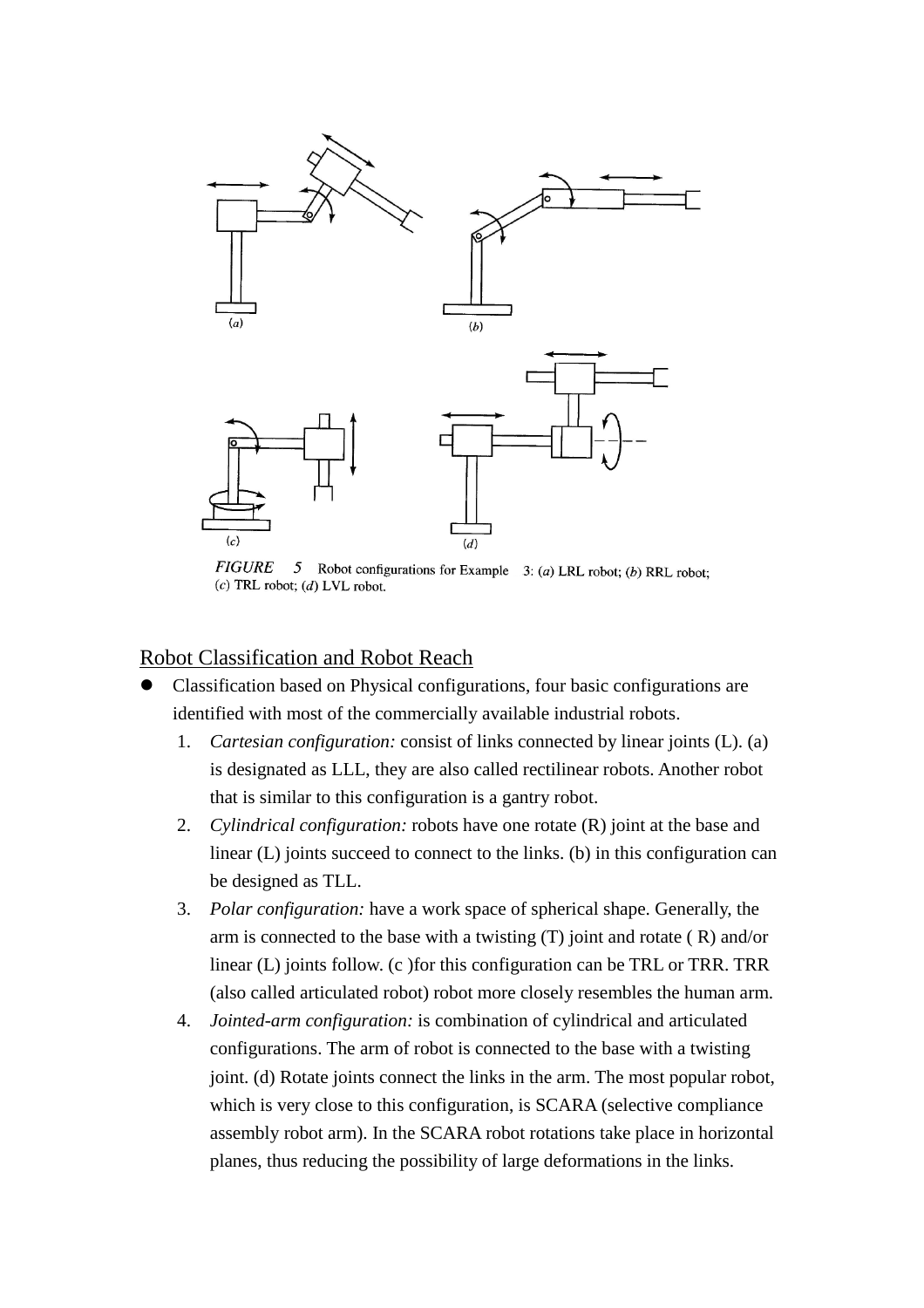

- Classification Based on Control Systems
	- 1. *Point-to-point (PTP) control robot*: is capable of moving from one point to another point. The locations are recorded in the control memory. PTP robots do not control the path to get from one point to the next point. Common applications include component insertion, spot welding, hole drilling, machine loading and unloading, and crude assembly operations.
	- 2. *Continuous-path (CP) control robot:* with CP control, the robot can stop at any specified point along the controlled path. All the points along the path must be stored explicitly in the robot's control memory. Typical applications include spray painting, finishing, gluing, and arc welding operations.
	- 3. Controlled-path robot: the control equipment can generate paths of different geometry such as straight lines, circles, and interpolated curves with a high degree of accuracy. All controlled-path robots have a servo capability to correct their path.
- Robot Reach
- (a) Polar; (b)Cylindrical robot; (c)Cartesian; (d)Joint arm (revolute) robot.

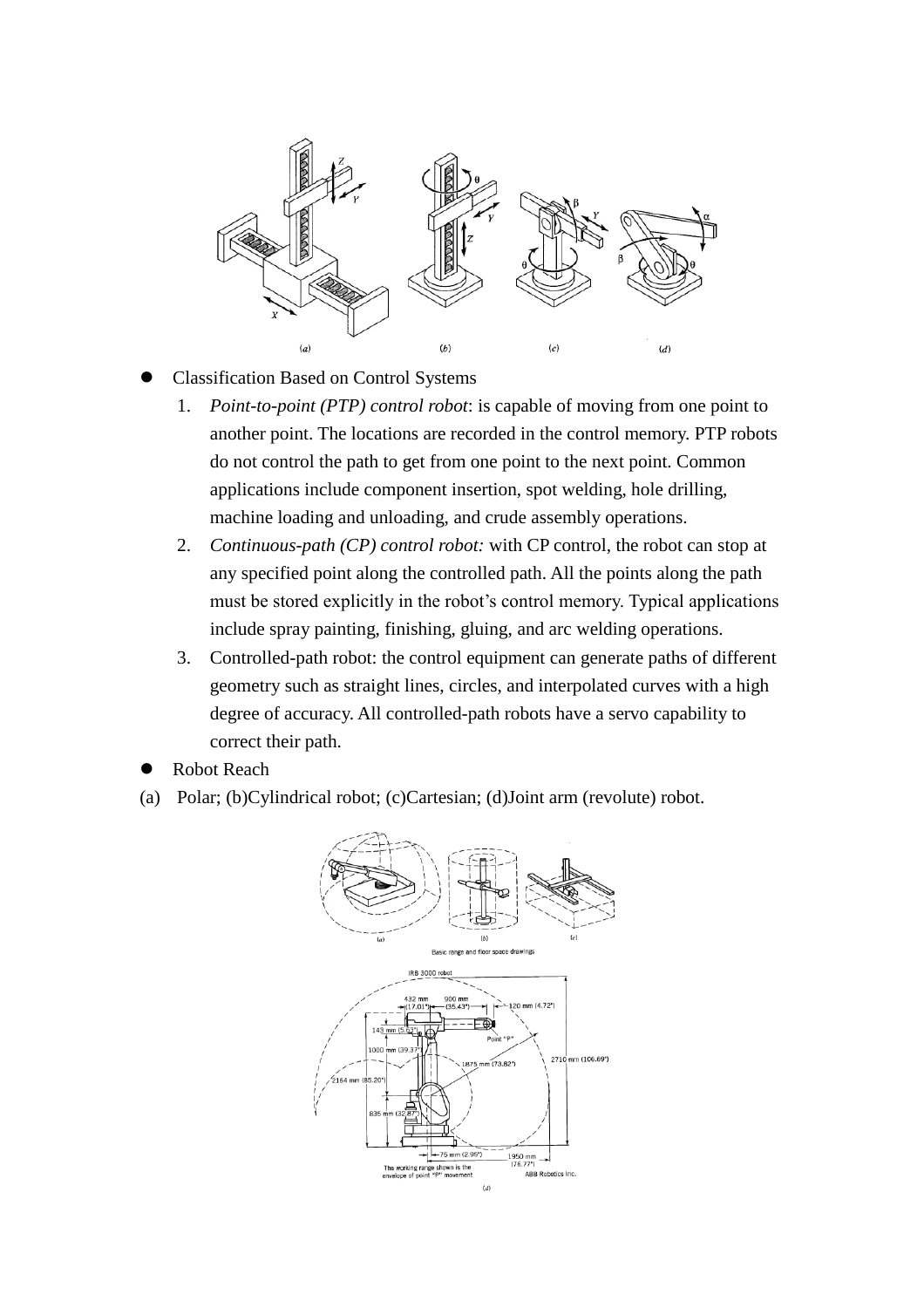# Robot Motion Analysis: Forward and Backward Kinematics

## Transformation

- The kinematics analysis involves two different kinds of problems:
	- 1. Determining the coordinates of the end-effector or end of arm for a given set of joints coordinates and
	- 2. Determining the joints coordinates for a given location of the end-effector or end of arm

 $\mathbf{L}$  $\mathbf{L}$  $\mathbf{L}$ 

 $\mathbf{L}$ 

 $\perp$ 

LL Robot:



RR Robot:







 In joint space, the joint parameters such as rotating or twisting joint angles and variable link lengths are use to represent the position of the end-effector.

 $V_i = (\theta, \alpha)$  for RR robot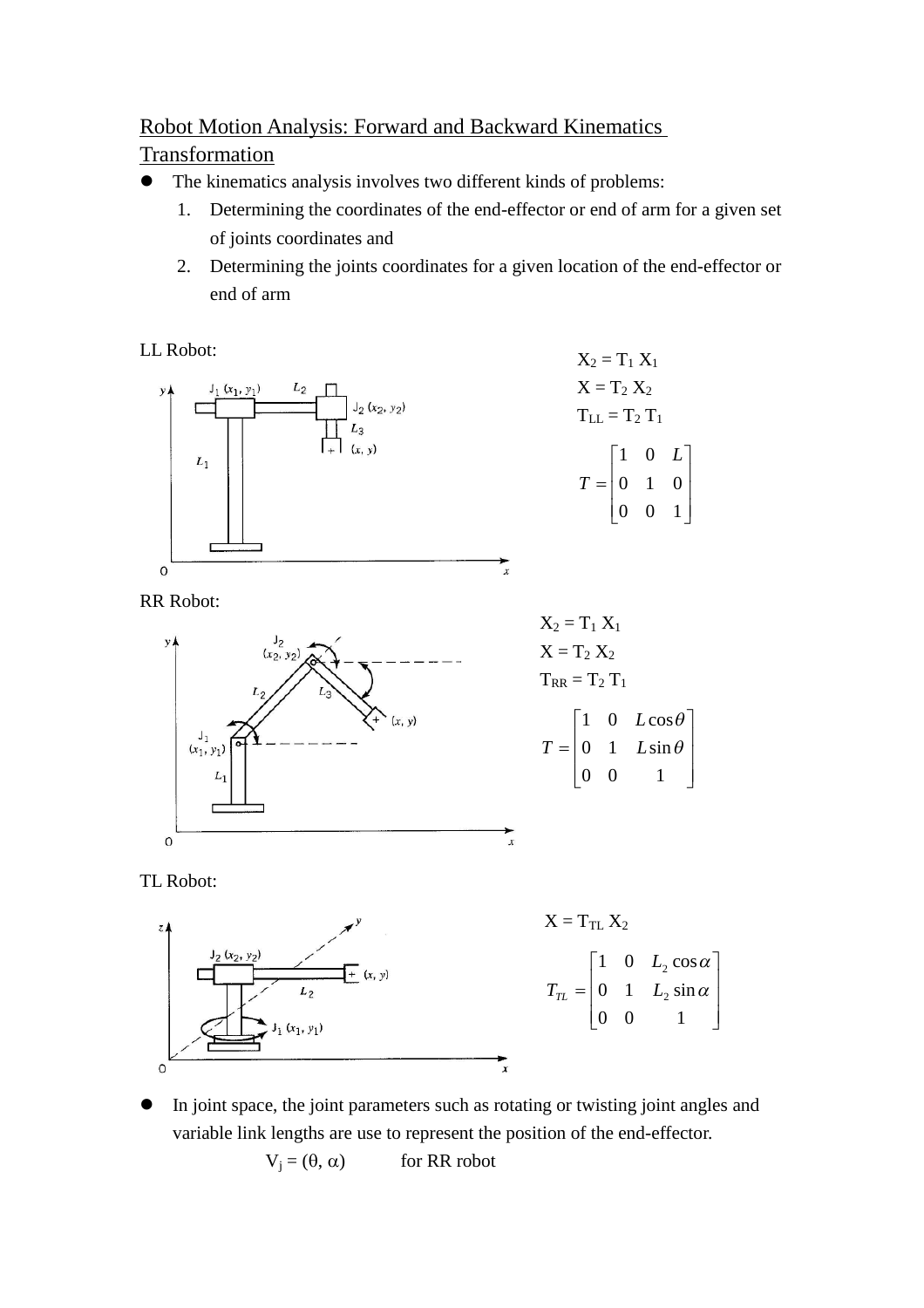| $=(L_1, L_2)$    | for LL robot |
|------------------|--------------|
| $=(\alpha, L_2)$ | for TL robot |

where  $V_i$  refers to the position of the end-effector in joint space.

 In world space, rectilinear coordinates with reference to the basic Cartesian system are used to define the position of the end-effector. Usually the origin of the Cartesian axes is located in the robot's base.

$$
V_w = (x, y)
$$

where  $V_w$  refers to the position of the end-effector in world space.

## Robot Programming and Languages

- The primary objective of robot programming is to make the robot understand its work cycle. The program teaches the robot
	- 1. The path it should take
	- 2. The points it should reach precisely
	- 3. How to interpret the sensor data
	- 4. How and when to actuate the end-effector
	- 5. How to move parts from one location to another, and so forth
- A computer-like program that is user friendly is most suitable for these purposes. Programming of conventional robots normally takes one of two forms:
	- 1. Teach-by-showing, which can be divided into
		- Powered lead-through or discrete point programming: it is also called pendant teaching. Points are recorded in memory for subsequent playback. For playback robots, this is the most common programming method used. In cases such as machine loading and unloading, transfer tasks, and spot welding, the movements of the manipulator are basically of a point-to-point nature.
		- Manual lead-through or walk-through or continuous path programming: in walk-through programming, the programming simply moves the robot physically through the required motion cycle.
	- 2. Textual language programming: use an English-like language to establish the logical sequence of a work cycle.
		- Most robot language implemented today are a combination of textual and teach-pendant programming. Programming in these languages is much like computer programming.
		- Some of the languages that have been developed are WAVE, VAL, AML, RAIL, MCL, TL-10, IRL, PLAW, SINGLA, and VAL II.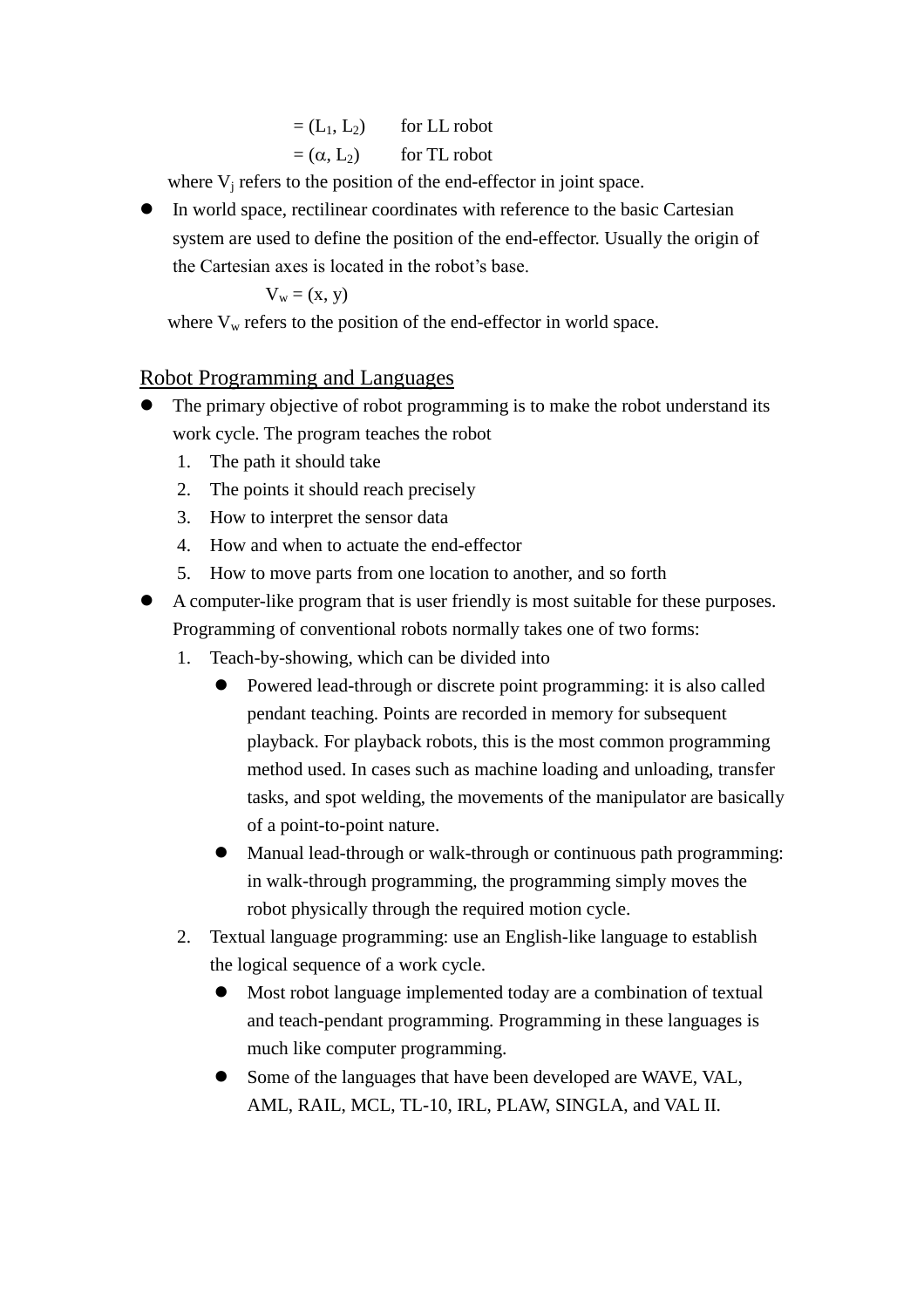Develop a program in VAL II to command a PUMA robot to unload a cylindrical part of 10 mm diameter from machine 1 positioned at point P1 and load the part on machine 2 positioned at P2. The speed of robot motion is 40 in./s. However, because of safety precautions, the speed is reduced to 10 in./s while moving to a machine for an unloading or loading operation.

### **Solution**

A robot program in VAL II:

| 1.  |     | SIGNAL 5                                           |
|-----|-----|----------------------------------------------------|
| 2.  |     | <b>SPEED 40 IPS</b>                                |
| 3.  |     | <b>OPEN 100</b>                                    |
| 4.  |     | APPRO P1, 50                                       |
| 5.  |     | SPEED 10 IPS                                       |
| 6.  |     | <b>MOVE P1</b>                                     |
| 7.  |     | <b>GRASP 10, 100</b>                               |
| 8.  | 50  | TYPE "THE OPENING IS NOT 10mm."                    |
| 9.  |     | PROMPT "ENTER : 1 TO PROCEED OR 0 TO STOP.", INDEX |
| 10. |     | <b>CASE INDEX OF</b>                               |
| 11. |     | <b>VALUE 1</b>                                     |
| 12. |     | TYPE "I AM PROCEEDING."                            |
| 13. |     | GO TO 100                                          |
|     |     |                                                    |
| 14. |     | VALUE 0                                            |
| 15. |     | TYPE "I STOPPED ON YOUR INSTRUCTIONS."             |
| 16. |     | <b>STOP</b>                                        |
| 17. |     | <b>ANY</b>                                         |
| 18. |     | TYPE "ERROR IN INPUT."                             |
| 19. |     | GO TO 50                                           |
| 20. |     | <b>END</b>                                         |
| 21. | 100 | DEPART P1, 50                                      |
| 22. |     | SPEED 40 IPS                                       |
| 23. |     | APPRO P2, 50                                       |
| 24. |     | SPEED 10 IPS                                       |
| 25. |     | MOVE <sub>P2</sub>                                 |
| 26. |     | <b>BELOW</b>                                       |
| 27. |     | OPENI 100                                          |
| 28. |     | <b>ABOVE</b>                                       |
| 29. |     | DEPART P2, 50                                      |
| 30. |     | <b>STOP</b>                                        |
|     |     |                                                    |

The program is self-explanatory.

### Robot Selection

- The technical features are the prime considerations in the selection of a robot.
	- 1. Degrees of freedom
	- 2. Control system to be adopted
	- 3. Work volume
	- 4. Load-carrying capacity
	- 5. Accuracy and repeatability
- The characteristics of robots generally considered in a selection process include